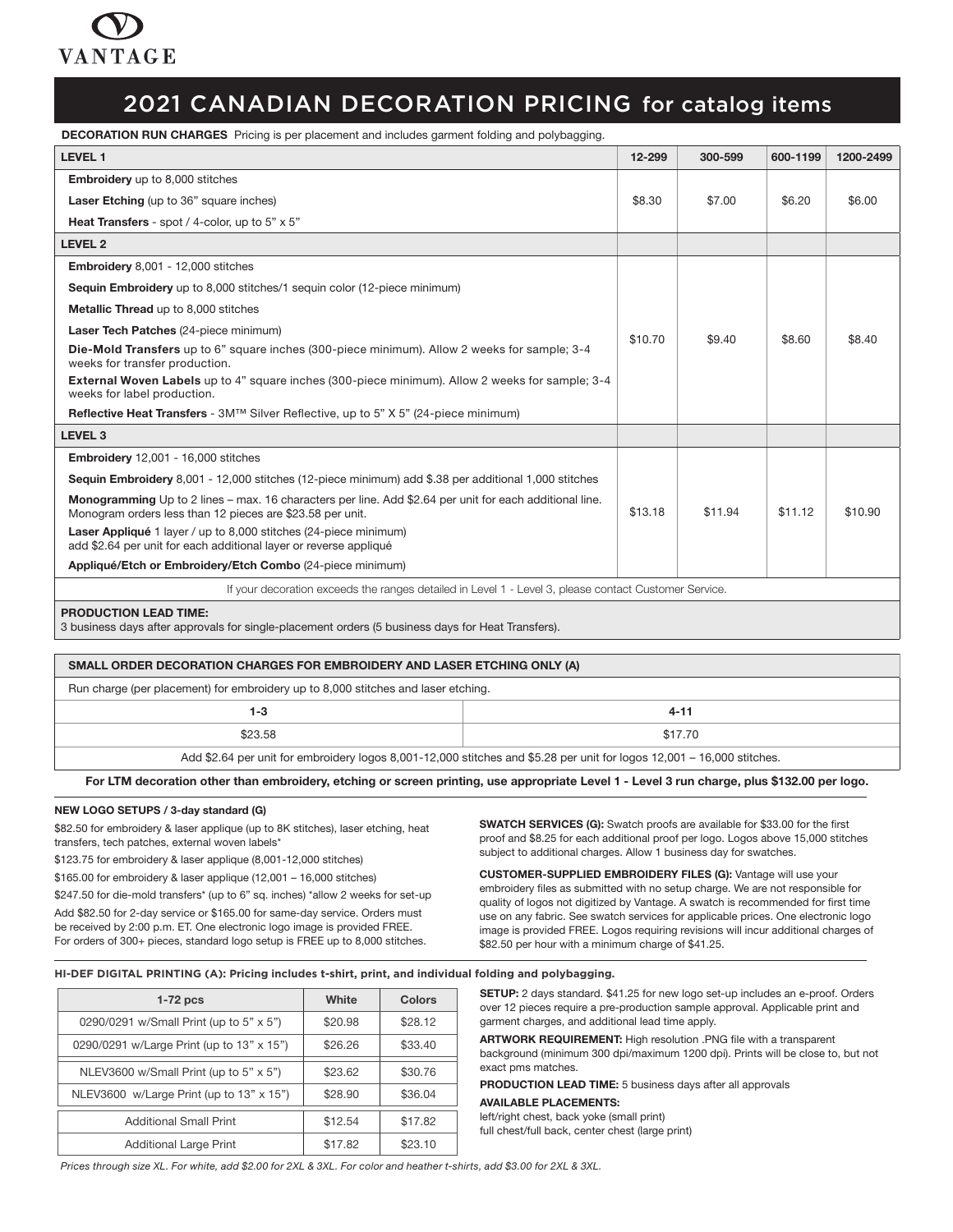| <b>QUANTITY</b> | <b>COLOR</b>                                               | 2 COLOR | 3 COLOR | 4 COLOR | 5 COLOR | 6 COLOR | 7 COLOR | <b>PER COLOR</b> |  |
|-----------------|------------------------------------------------------------|---------|---------|---------|---------|---------|---------|------------------|--|
| $72 - 149$      | \$2.65                                                     | \$3.31  | \$3.97  | \$4.63  | \$5.29  | \$5.95  | N/A     | N/A              |  |
| $150 - 299$     | \$2.18                                                     | \$2.70  | \$3.22  | \$3.74  | \$4.26  | \$4.78  | \$5.30  | \$0.52           |  |
| $300 - 599$     | \$1.71                                                     | \$2.11  | \$3.22  | \$2.91  | \$3.31  | \$3.71  | \$4.11  | \$0.40           |  |
| $600 - 1.199$   | \$1.40                                                     | \$1.66  | \$3.22  | \$2.18  | \$2.44  | \$2.70  | \$2.96  | \$0.26           |  |
| 1,200 - 2,399   | \$1.25                                                     | \$1.51  | \$3.22  | \$2.03  | \$2.29  | \$2.55  | \$2.81  | \$0.26           |  |
| 2,400 - 4,799   | \$1.09                                                     | \$1.33  | \$3.22  | \$1.81  | \$2.05  | \$2.29  | \$2.53  | \$0.24           |  |
| 4,800 - 9,599   | \$1.02                                                     | \$1.16  | \$3.22  | \$1.44  | \$1.58  | \$1.72  | \$1.86  | \$0.14           |  |
| $9,600+$        | Contact Customer Service for pricing and turn-around time. |         |         |         |         |         |         |                  |  |

SCREEN PRINTING Screen print run charge (per placement). Pricing includes garment bulk packed in printer's fold.

Most colored garments require an underlay, which is charged as one additional color. Pricing is for one print per location and standard placements on t-shirts and fleece.

ART SERVICE: 2 business days for virtual proof development. Pre-production

#### SCREEN PRINTING ORDER CHARGES (A)

|                                    |                                                                                                                                                                                                                                                           | <b>ATTI ULITTULE 2</b> DUSINGS GUYS TOI VIITUUI DIUOI GOVGIODITIGITI. ITO DIOGUGUITI                                                                                                                                                                                                                                                                             |  |  |  |  |  |
|------------------------------------|-----------------------------------------------------------------------------------------------------------------------------------------------------------------------------------------------------------------------------------------------------------|------------------------------------------------------------------------------------------------------------------------------------------------------------------------------------------------------------------------------------------------------------------------------------------------------------------------------------------------------------------|--|--|--|--|--|
| Separation,<br>Film & Screen       | \$49.20 per color for standard logos.<br>\$105.60 per color for complex logos.<br>\$633.60 for 4-color process (available on white garments only).<br>\$844.80 for simulated process - up to 8 colors.<br>(For additional colors add \$200.00 per color.) | sample, if required, 5 business days after virtual proof approval.<br><b>STANDARD SERVICE:</b> 5 business days after all approvals and blank<br>availability.<br><b>PRIORITY SERVICE:</b> Priority service is available with one day for art and two<br>days for production. No pre-pro available. 100% upcharge applies. Service is<br>subject to availability. |  |  |  |  |  |
| Re-Orders                          | \$26.40 per color.                                                                                                                                                                                                                                        | <b>MINIMUM:</b> 300 pieces for 4-color process or simulated process.                                                                                                                                                                                                                                                                                             |  |  |  |  |  |
| Ink Color Change                   | \$79.20 fee for additional logo colorway setups up to 3 colors.<br>Add \$13.20 for each additional color.                                                                                                                                                 | <b>PRINTING ON POLYESTER &amp; SYNTHETIC FABRICS: Maximum number of</b><br>colors per logo is 8 colors plus underlay and barrier base, which are charged                                                                                                                                                                                                         |  |  |  |  |  |
| Pre-Production<br>Proof or Sample  | \$79.20 per logo up to 3 colors. Add \$13.20 for each additional<br>color. *Required for 4-color process, simulated process,<br>specialty inks & vintage soft-hand.                                                                                       | as two additional colors.<br>SPECIAL PLACEMENTS/OUTERWEAR/NON-APPAREL ITEMS: Special<br>placements, outerwear and some non-apparel items can be printed, higher                                                                                                                                                                                                  |  |  |  |  |  |
| Logo Development<br>or Art Redraw* | \$132.00 per hour (\$66.00 minimum).                                                                                                                                                                                                                      | pricing may apply. All items are subject to factory review. Contact Customer<br>Service for details.<br><b>SHORTAGES:</b> Shortage allowance is 1.5% per placement of order quantity,                                                                                                                                                                            |  |  |  |  |  |
| Youth/Toddler                      | Add \$1.32 per unit for CPSIA tracking labels.                                                                                                                                                                                                            | rounded up to the nearest unit. Add 1.5% per placement to order quantity<br>to cover shortage if required. For pricing on exact counts, contact customer                                                                                                                                                                                                         |  |  |  |  |  |
| Pockets                            | Add \$.66 per placement for print on or above pocket.                                                                                                                                                                                                     | service.                                                                                                                                                                                                                                                                                                                                                         |  |  |  |  |  |
| Sleeves                            | For orders under 1,200 sleeve placements,<br>add \$.66 per placement for print on sleeve.                                                                                                                                                                 | <b>SPECIALTY INKS:</b> Metallic Silver, Metallic Gold, Metallic Black Onyx and<br>Crystalina Inks - Screen setup & run charges = two colors. Minimum \$.40 per                                                                                                                                                                                                   |  |  |  |  |  |
| <b>Blankets</b>                    | Add \$1.32 minimum per placement.                                                                                                                                                                                                                         | piece additional. To ensure customer satisfaction, a pre-production sample is<br>required on all orders for each color garment. Applicable spec sample charges                                                                                                                                                                                                   |  |  |  |  |  |
| Jackets                            | Add \$2.64 minimum per placement.                                                                                                                                                                                                                         | and additional lead time apply.<br>VINTAGE SOFT-HAND: Add \$.26 per placement to screen print run charge.                                                                                                                                                                                                                                                        |  |  |  |  |  |
| Folding/<br>Polybagging            | Add \$.92 per unit for folding & polybagging.                                                                                                                                                                                                             | To ensure customer satisfaction, a pre-production sample is required on all<br>orders for each color garment. Applicable spec sample charges and additional<br>lead time apply.                                                                                                                                                                                  |  |  |  |  |  |
|                                    |                                                                                                                                                                                                                                                           |                                                                                                                                                                                                                                                                                                                                                                  |  |  |  |  |  |

PRIVATE LABELING: Vantage offers three types of private label options for our products. Pricing may vary based on artwork.

#### HEAT SEAL LABELS FOR TAGLESS ITEMS (A)

|                                                                                                                                                                               | 72-299<br>pcs | 300-599<br>pcs | 600-1199<br>pcs | 1200-2399<br>pcs | <b>MINIMUM:</b> Programs require initial purchase of 72 labels. 12-piece<br>application minimum.                        |
|-------------------------------------------------------------------------------------------------------------------------------------------------------------------------------|---------------|----------------|-----------------|------------------|-------------------------------------------------------------------------------------------------------------------------|
| 2-color label<br>$(1$ -color ground + 1-color logo)                                                                                                                           | \$2.64        | \$2.98         | \$1.32          | \$0.80           | APPLICATION CHARGE FOR PRIVATE LABELS: \$0.66 per unit<br><b>APPLICATION LEAD TIME: 2 - 3 days</b>                      |
| White is not available as a ground color. The lightest option is PMS Cool Grey 2 (light grey).<br>Pricing for logos with complex layouts or additional colors will be higher. |               |                |                 |                  | <b>SOURCEONE:</b> No charge for application.<br><b>PRODUCTION LEAD TIME:</b> 1 week production after template approval. |
| MOVENT ADELS                                                                                                                                                                  |               |                |                 |                  |                                                                                                                         |

#### WOVEN LABELS

Design and production of 1,000 labels starts at \$1188. Customers may also supply their own labels.

MINIMUM: Programs require initial purchase of 1,000 labels. 24-piece application minimum. APPLICATION CHARGE FOR PRIVATE LABELS: \$1.32 per unit APPLICATION LEAD TIME: 2 - 3 days

SOURCEONE: No charge for application.

PRODUCTION LEAD TIME: 2 weeks for sample after template approval, 3 weeks production after sample approval.

### TAGLESS PRINTED LABELS FOR T-SHIRTS (A)

print run charge (per placement) includes removal of labels

| <b>QUANTITY</b> | <b>COLOR</b> | 2 COLOR | <b>SETUP:</b> No additional charges if using our pre-designed layout. Add \$132.00 for creative   |
|-----------------|--------------|---------|---------------------------------------------------------------------------------------------------|
| 600             | \$.66        | \$1.72  | art when requesting a custom layout.<br><b>MINIMUM:</b> 600 pieces includes up to 6 size layouts. |

*Tagless labels are printed using black, grey or white ink and will be printed without the use of an underlay. Maximum imprint area is 2¾"W x 2¾"H.*

Not all decoration methods are suitable for all products. Refer to catalog or vantageapparel.ca for recommendations.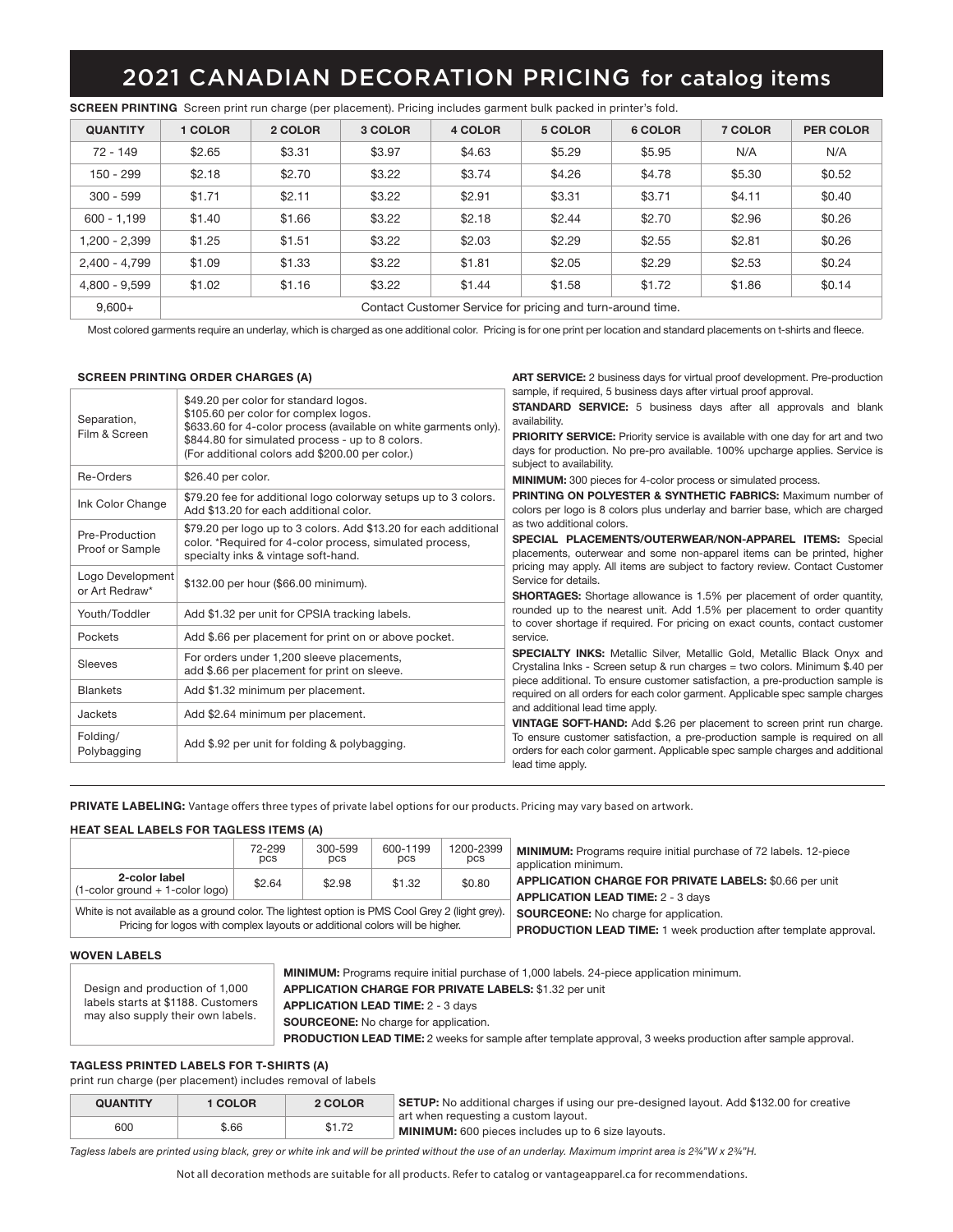|                           | Style #              | <b>Description</b>                                             | Pg.              | $1-11$ pcs | 12-95 pcs | 96-299 pcs |
|---------------------------|----------------------|----------------------------------------------------------------|------------------|------------|-----------|------------|
| <b>PERFORMANCE POLOS</b>  |                      |                                                                |                  |            |           |            |
|                           | 2600                 | Vansport Omega Solid Mesh Tech Polo                            | 8                | \$40.00    | \$37.20   | \$34.50    |
|                           | 2601                 | Women's Vansport Omega Solid Mesh Tech Polo                    | 8                | \$40.00    | \$37.20   | \$34.50    |
|                           | 2602                 | Vansport Omega Solid Long Sleeve Mesh Tech Polo                | $\boldsymbol{9}$ | \$48.40    | \$45.40   | \$42.20    |
|                           | 2604                 | Women's Omega Solid Long Sleeve Mesh Tech Polo                 | 8                | \$48.40    | \$45.40   | \$42.20    |
|                           | 2615                 | Vansport Two-Tone Polo                                         | 10               | \$52.70    | \$49.40   | \$46.10    |
|                           | 2795                 | Vansport Strata Textured Polo                                  | 11               | \$58.30    | \$54.80   | \$51.20    |
|                           | 2796                 | Women's Vansport Strata Textured Polo Henley                   | 11               | \$58.30    | \$54.80   | \$51.20    |
|                           | 8060                 | Vansport Planet Polo                                           | 12               | \$62.50    | \$58.80   | \$55.00    |
|                           | 8061                 | Women's Vansport Planet Polo                                   | 12               | \$62.50    | \$58.80   | \$55.00    |
|                           | 2940                 | Vansport Tour Stripe Polo                                      | 14               | \$58.30    | \$54.80   | \$51.20    |
|                           | 2475                 | Vansport Pro Horizon Polo                                      | 15               | \$71.00    | \$66.80   | \$62.70    |
|                           | 2476                 |                                                                | 15               |            |           |            |
|                           | 1885                 | Women's Vansport Pro Horizon Polo                              | 16               | \$71.00    | \$66.80   | \$62.70    |
|                           | 1886                 | Vansport Pro Ventura Polo<br>Women's Vansport Pro Ventura Polo |                  | \$69.50    | \$65.50   | \$61.40    |
|                           | 1880                 |                                                                | 16               | \$69.50    | \$65.50   | \$61.40    |
|                           |                      | Vansport Pro Maui Shirt                                        | 17               | \$69.50    | \$65.50   | \$61.40    |
|                           | 1881                 | Women's Vansport Pro Maui Shirt                                | 17               | \$69.50    | \$65.50   | \$61.40    |
|                           | 2495                 | Vansport Pro Riviera Polo                                      | 19               | \$71.00    | \$66.80   | \$62.70    |
|                           | 2496                 | Women's Vansport Pro Riviera Polo                              | 19               | \$71.00    | \$66.80   | \$62.70    |
|                           | 2460                 | Vansport Pro Signature Polo                                    | 20               | \$69.50    | \$65.50   | \$61.40    |
|                           | 2470                 | Vansport Pro Boca Polo                                         | 21               | \$69.50    | \$65.50   | \$61.40    |
|                           | 2471                 | Women's Vansport Pro Boca Polo                                 | 21               | \$69.50    | \$65.50   | \$61.40    |
|                           | 2455                 | Vansport Pro Highline Polo                                     | 22               | \$71.00    | \$66.80   | \$62.70    |
|                           | 2465                 | Vansport Pro Banner Polo                                       | 23               | \$69.50    | \$65.50   | \$61.40    |
|                           | 2445                 | Vansport Pro Mini-Gingham Polo                                 | 24               | \$71.00    | \$66.80   | \$62.70    |
|                           | 2420                 | Vansport Pro Tonal Micro-Stripe Polo                           | 25               | \$71.00    | \$66.80   | \$62.70    |
| <b>GREG NORMAN POLOS</b>  |                      |                                                                |                  |            |           |            |
|                           | <b>WNS3K445</b>      | Women's Greg Norman Play Dry Performance Mesh Polo             | 26               | \$48.60    | \$48.60   | \$48.60    |
|                           | GNS9K477             | Greg Norman Play Dry Heather Solid Polo                        | 27               | \$89.50    | \$89.50   | \$89.50    |
|                           | <b>WNS9K478</b>      | Women's Play Dry Heather Solid Polo                            | 27               | \$89.50    | \$89.50   | \$89.50    |
|                           | <b>WNS0W342</b>      | Women's Greg Norman X-Lite 50 Solid Woven Polo                 | 28               | \$89.50    | \$89.50   | \$89.50    |
|                           | GN20K400             | Greg Norman Protek Micro Stripe Polo                           | 29               | \$63.90    | \$63.90   | \$63.90    |
|                           | GNS3K440             | Greg Norman Play Dry Performance Mesh Polo                     | 29               | \$48.60    | \$48.60   | \$48.60    |
|                           | <b>GNS0K582</b>      | Greg Norman ML75 Wave Polo                                     | 30               | \$89.50    | \$89.50   | \$89.50    |
|                           | GNS8K462             | Greg Norman Play Dry ML75 Foulard Print Polo                   | 30               | \$89.50    | \$89.50   | \$89.50    |
|                           | GNS6K424             | Greg Norman Play Dry ML75 Tonal Stripe Polo                    | 31               | \$89.50    | \$89.50   | \$89.50    |
|                           | <b>WNS8K465</b>      | Women's Greg Norman Play Dry ML75 Racer Mock Neck Polo         | 31               | \$76.70    | \$76.70   | \$76.70    |
|                           | GNS9W341             | Greg Norman X-Lite 50 Solid Woven Polo                         | 38               | \$89.50    | \$89.50   | \$89.50    |
| POLO RALPH LAUREN POLOS   |                      |                                                                |                  |            |           |            |
|                           | POLOK <sub>135</sub> | Classic Fit Mesh Polo                                          | 32               | \$108.83   | \$108.83  | \$108.83   |
|                           | POLOK140             | Performance Lisle Golf Polo                                    | 33               | \$120.00   | \$120.00  | \$120.00   |
|                           | PRLX04               | Solid Airflow Jersey                                           | 33               | \$114.58   | \$114.58  | \$114.58   |
|                           | PRLX05               | Women's Tour Polo                                              | 33               | \$114.58   | \$114.58  | \$114.58   |
| <b>PIQUE POLOS</b>        |                      |                                                                |                  |            |           |            |
|                           | 2300                 | Perfect Polo                                                   | 34               | \$49.90    | \$46.70   | \$43.50    |
|                           | 2301                 | Women's Perfect Polo                                           | 34               | \$49.90    | \$46.70   | \$43.50    |
|                           | 2100                 | Soft-Blend Double-Tuck Pique Polo                              | 34               | \$31.60    | \$29.20   | \$26.90    |
|                           | 2101                 | Women's Soft-Blend Double-Tuck Pique Polo                      | 34               | \$31.60    | \$29.20   | \$26.90    |
|                           | 2102                 | Long Sleeve Soft-Blend Double-Tuck Pique Polo                  | 34               | \$38.60    | \$36.00   | \$33.30    |
| <b>LONG SLEEVE SHIRTS</b> |                      |                                                                |                  |            |           |            |
|                           | 8065                 | Vansport Eureka Shirt                                          | 36               | \$69.59    | \$65.50   | \$61.40    |
|                           | 8066                 | Women's Vansport Eureka Shirt                                  | 36               | \$69.50    | \$65.50   | \$61.40    |
|                           | 2320                 | Cambridge Henley                                               | 37               | \$42.80    | \$40.00   | \$37.10    |
|                           | 2321                 | Women's Cambridge Henley                                       | 37               | \$42.80    | \$40.00   | \$37.10    |
| <b>BUTTON-DOWN SHIRTS</b> |                      |                                                                |                  |            |           |            |
|                           | 1977                 | Hudson Denim Shirt                                             | 38               | \$66.80    | \$62.80   | \$58.90    |
|                           | 1978                 | Women's Hudson Denim Shirt                                     | 38               | \$66.80    | \$62.80   | \$58.90    |
|                           | 1107                 | Easy-Care Gingham Check Shirt                                  | 39               | \$55.50    | \$52.00   | \$48.60    |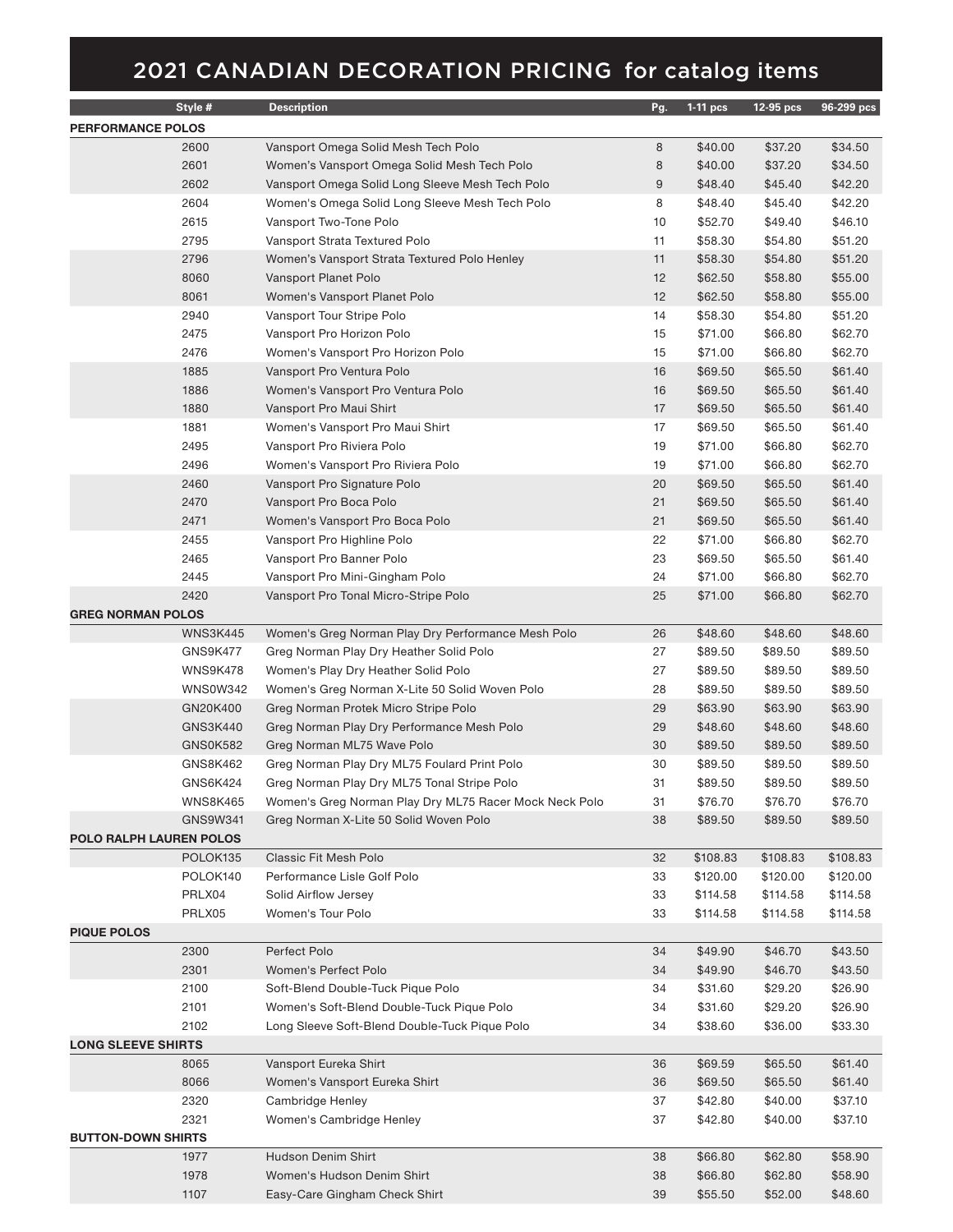|                                      | Style #         | <b>Description</b>                                     | Pg.      | 1-11 pcs           | 12-95 pcs          | 96-299 pcs                               |
|--------------------------------------|-----------------|--------------------------------------------------------|----------|--------------------|--------------------|------------------------------------------|
|                                      | 1108            | Women's Easy-Care Gingham Check Shirt                  | 39       | \$55.50            | \$52.00            | \$48.60                                  |
|                                      | 1205            | Vansport Wicked Woven                                  | 40       | \$61.10            | \$57.40            | \$53.70                                  |
|                                      | 1206            | Women's Vansport Wicked Woven                          | 40       | \$61.10            | \$57.40            | \$53.70                                  |
|                                      | 1250            | Vansport Sandhill Dress Shirt                          | 41       | \$72.40            | \$68.20            | \$64.00                                  |
|                                      | 1251            | Women's Vansport Sandhill Dress Shirt                  | 41       | \$72.40            | \$68.20            | \$64.00                                  |
|                                      |                 |                                                        |          |                    |                    |                                          |
|                                      | 1210            | Velocity Repel & Release Oxford Shirt                  | 42       | \$55.50            | \$52.00            | \$48.60                                  |
|                                      | 1211            | Women's Velocity Repel & Release Oxford Shirt          | 42       | \$55.50            | \$52.00            | \$48.60                                  |
|                                      | 1840            | Eagle No-Iron Pinpoint Oxford                          | 43       | \$92.10            | \$87.00            | \$81.90                                  |
|                                      | 1841            | Women's Eagle No-Iron Pinpoint Oxford                  | 43       | \$92.10            | \$87.00            | \$81.90                                  |
|                                      | <b>VANH0521</b> | Van Heusen Easy-Care Dress Twill Shirt                 | 44       | \$49.90            | \$46.70            | \$43.50                                  |
|                                      | <b>VANH0527</b> | Women's Van Huesen Easy-Care Dress Twill Shirt         | 44       | \$49.90            | \$46.70            | \$43.50                                  |
|                                      | <b>CALV0029</b> | Calvin Klein Non-Iron Dobby Shirt                      | 45       | \$80.90            | \$76.30            | \$71.70                                  |
|                                      | CALV0030        | Women's Calvin Klein Non-Iron Dobby Shirt              | 45       | \$80.90            | \$76.30            | \$71.70                                  |
|                                      | POLOW310        | Core-Fit Oxford Shirt                                  | 53       | \$114.58           | \$114.58           | \$114.58                                 |
|                                      | POLOW315        | Core-Fit 60's Broadcloth Shirt                         | 53       | \$114.58           | \$114.58           | \$114.58                                 |
| TOMMY HILFIGER                       |                 |                                                        |          |                    |                    |                                          |
|                                      | <b>HILF1865</b> | Tommy Hilfiger Stall Check Button-Down Shirt           | 46       | \$80.90            | \$76.30            | \$71.70                                  |
|                                      | <b>HILF1860</b> | Tommy Hilfiger Baron Plaid Button-Down Shirt           | 47       | \$83.60            | \$78.90            | \$74.20                                  |
|                                      | <b>HILF1861</b> | Tommy Hilfiger Chambray Button-Down Shirt              | 48       | \$72.40            | \$68.20            | \$64.00                                  |
|                                      | <b>HILF4377</b> | Women's Tommy Hilfiger Chambray Button-Down Shirt      | 48       | \$72.40            | \$68.20            | \$64.00                                  |
|                                      | <b>HILF1863</b> | Tommy Hilfiger Gingham Button-Down Shirt               | 49       | \$106.20           | \$100.40           | \$94.70                                  |
|                                      | <b>HILF1864</b> | Tommy Hilfiger New England Oxford Shirt                | 50       | \$86.50            | \$81.60            | \$76.80                                  |
|                                      | <b>HILF4378</b> | Women's Tommy Hilfiger New England Oxford Shirt        | 50       | \$86.50            | \$81.60            | \$76.80                                  |
|                                      | <b>HILF4417</b> | Tommy Hilfiger Polka Dot Button-Down Shirt             | 51       | \$100.60           | \$95.10            | \$89.60                                  |
| <b>SWEATERS</b>                      |                 |                                                        |          |                    |                    |                                          |
|                                      | 5760            | Vansport Cypress Vest                                  | 54       | \$75.20            | \$70.80            | \$66.50                                  |
|                                      | 9175            | 1/4-Zip Flat-Back Rib Pullover                         | 54       | \$69.50            | \$65.50            | \$61.40                                  |
| PERFORMANCE QUARTER ZIPS & PULLOVERS |                 |                                                        |          |                    |                    |                                          |
|                                      | 3420            | Vansport Pro Herringbone 1/4-Zip Pullover              | 55       | \$75.20            | \$70.80            | \$66.50                                  |
|                                      | 3421            | Women's Vansport Pro Herringbone Jacket                | 55       | \$75.20            | \$70.80            | \$66.50                                  |
|                                      | 3450            | Vansport Zen Pullover                                  | 56       | \$65.40            | \$61.50            | \$57.60                                  |
|                                      | 3451            | Women's Vansport Zen Pullover                          | 56       | \$65.40            | \$61.50            | \$57.60                                  |
|                                      | 3405            | Vansport Mesh 1/4-Zip Tech Pullover                    | 58       | \$54.00            | \$50.70            | \$47.30                                  |
|                                      | 3406            | Women's Vansport Mesh 1/4-Zip Tech Pullover            | 58       | \$54.00            | \$50.70            | \$47.30                                  |
|                                      | 3470            | Vansport Peformance Pullover                           | 59       | \$65.40            | \$61.50            | \$57.60                                  |
|                                      | 3471            | Women's Vansport Peformance Pullover                   | 59       | \$65.40            | \$61.50            | \$57.60                                  |
|                                      | <b>GNS2K997</b> | Greg Norman Play Dry 1/4-Zip Performance Mock          | 60       | \$84.40            | \$84.40            | \$84.40                                  |
|                                      | <b>WNS8K464</b> | Women's Greg Norman Play Dry Tulip Neck 1/4-Zip        | 60       | \$76.70            | \$76.70            | \$76.70                                  |
|                                      | <b>GNS7K020</b> | Greg Norman Play Dry Heather 1/4-Zip Mock Neck         | 61       | \$89.50            | \$89.50            | \$89.50                                  |
|                                      | <b>WNS9K060</b> | Women's Greg Norman Play Dry Heather 1/4-Zip Mock Neck | 61       | \$89.50            | \$89.50            | \$89.50                                  |
|                                      | 8062            | Vansport Trek Hoodie                                   | 62       | \$72.40            | \$68.20            | \$64.00                                  |
|                                      | 8063            | Women's Vansport Trek hoodie                           | 62       | \$72.40            | \$68.20            | \$64.00                                  |
| <b>FLEECE</b>                        |                 |                                                        |          |                    |                    |                                          |
|                                      | 3120            | Baja Hoodie                                            | 64       | \$72.40            | \$68.20            | \$64.00                                  |
|                                      | 3121            | Women's Baja Hoodie                                    | 64       | \$72.40            | \$68.20            | \$64.00                                  |
|                                      | 3285            | Premium Cotton Fleece Crew                             | 66       | \$51.30            | \$48.00            | \$44.80                                  |
|                                      | 3297            | Game Day Jacket                                        | 66       | \$69.50            | \$65.50            | \$61.40                                  |
|                                      | 3298            | Women's Fleece Moto Jacket                             | 66       | \$69.50            | \$65.50            | \$61.40                                  |
|                                      | 3293            | Lightweight Jersey Knit Polo                           | 66       | \$41.40            | \$38.60            | \$35.80                                  |
|                                      | 3283            | Premium Cotton Blocked Fleece Pullover Hoodie          | 67       | \$55.50            | \$52.00            | \$48.60                                  |
|                                      | 3280            | Premium Cotton 1/4-Zip Fleece Pullover                 | 69       | \$65.40            | \$61.50            | \$57.60                                  |
|                                      | 3287            |                                                        |          |                    |                    |                                          |
|                                      | 3289            | Premium Cotton Fleece Pullover Hoodie                  | 69<br>69 | \$52.70<br>\$52.70 | \$49.40<br>\$49.40 | \$46.10<br>\$46.10                       |
|                                      |                 | Premium Cotton Fleece Full-Zip Hoodie                  |          |                    |                    |                                          |
|                                      | GILD1850        | Gildan Heavy Blend Adult Hooded Sweatshirt - Colors    | 70       |                    |                    | Check online or call for current pricing |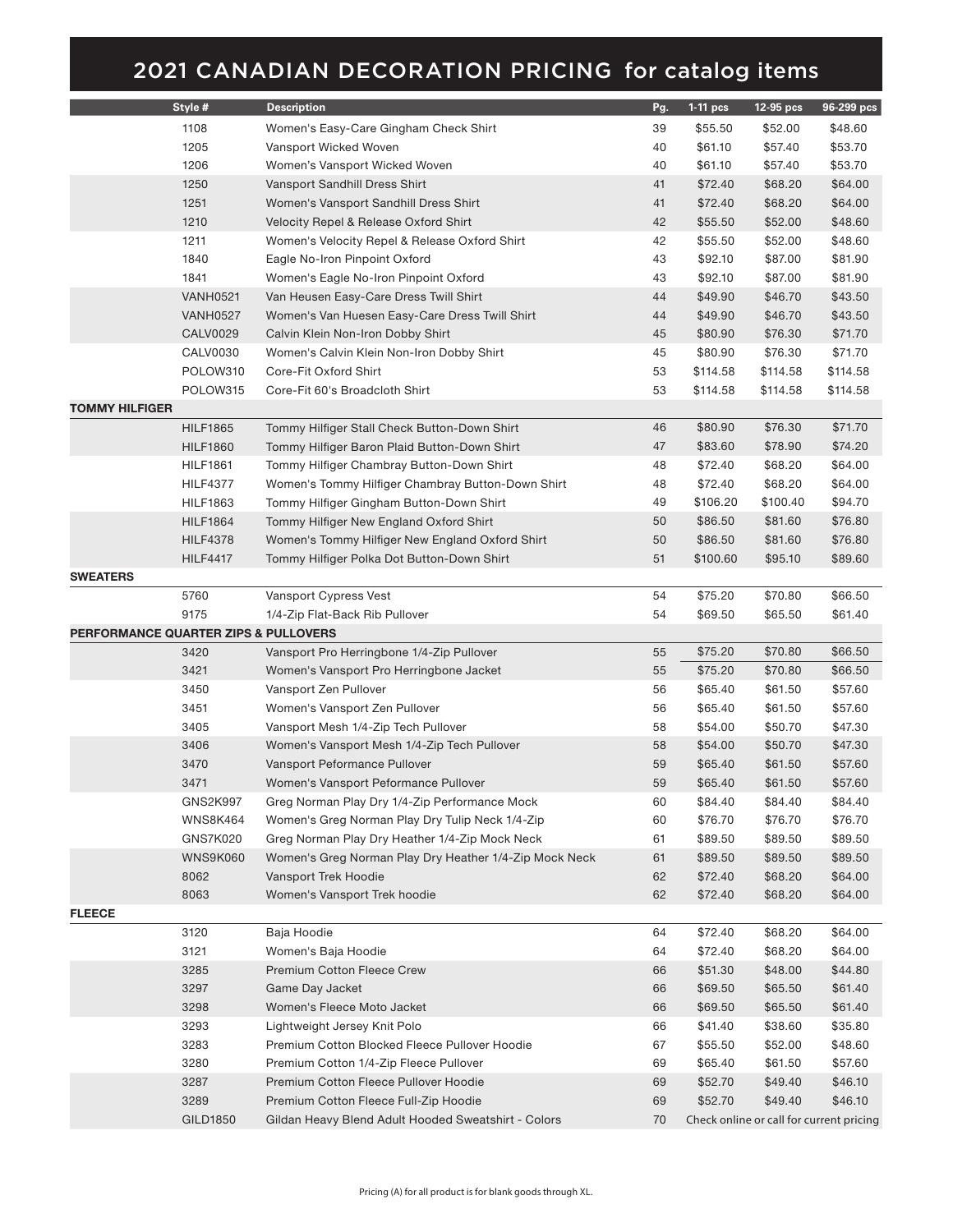|                 | Style #         | <b>Description</b>                                            | Pg. | $1-11$ pcs | 12-95 pcs | 96-299 pcs                               |
|-----------------|-----------------|---------------------------------------------------------------|-----|------------|-----------|------------------------------------------|
|                 | GILD1850        | Gildan Heavy Blend Adult Hooded Sweatshirt - Heather          | 70  |            |           | Check online or call for current pricing |
|                 | GILD1850        | Gildan Heavy Blend Adult Hooded Sweatshirt - White            | 70  |            |           | Check online or call for current pricing |
|                 | GILD1800        | Gildan Heavy Blend Adult Crewneck Sweatshirt - Colors         | 71  |            |           | Check online or call for current pricing |
|                 | GILD1800        | Gildan Heavy Blend Adult Crewneck Sweatshirt - Heather        | 71  |            |           | Check online or call for current pricing |
|                 | GILD1800        | Gildan Heavy Blend Adult Crewneck Sweatshirt - White          | 71  |            |           | Check online or call for current pricing |
|                 | GILD1860        | Gildan Heavy Blend Adult Full-Zip Hooded Sweatshirt - Colors  | 71  |            |           | Check online or call for current pricing |
|                 | GILD1860        | Gildan Heavy Blend Adult Full-Zip Hooded Sweatshirt - Heather | 71  |            |           | Check online or call for current pricing |
|                 | GILD1860        | Gildan Heavy Blend Adult Full-Zip Hooded Sweatshirt - White   | 71  |            |           | Check online or call for current pricing |
|                 | 3271            | Women's Brushed Back Micro-Fleece Jacket                      | 73  | \$69.50    | \$65.50   | \$61.40                                  |
|                 | 3275            | Brushed Back Micro-Fleece Full-Zip Jacket                     | 73  | \$69.50    | \$65.50   | \$61.40                                  |
|                 | 3340            | <b>Street Hoodie</b>                                          | 75  | \$83.60    | \$78.90   | \$74.20                                  |
|                 | 3341            | Women's Street Hoodie                                         | 75  | \$83.60    | \$78.90   | \$74.20                                  |
| <b>JACKETS</b>  |                 |                                                               |     |            |           |                                          |
|                 | 3180            | Denali Jacket                                                 | 77  | \$111.80   | \$105.80  | \$99.80                                  |
|                 | 3181            | Women's Denali Jacket                                         | 77  | \$111.80   | \$105.80  | \$99.80                                  |
|                 | 3305            | Summit Sweater-Fleece Jacket                                  | 79  | \$83.60    | \$78.90   | \$74.20                                  |
|                 | 3306            | Women's Summit Sweater-Fleece Jacket                          | 79  | \$83.60    | \$78.90   | \$74.20                                  |
|                 | 3307            | Summit Sweater-Fleece Vest                                    | 79  | \$72.40    | \$68.20   | \$64.00                                  |
|                 | 3308            | Women's Summit Sweater-Fleece Vest                            | 79  | \$72.40    | \$68.20   | \$64.00                                  |
|                 | 7341            | Women's Boulder Shirt Jacket                                  | 80  | \$100.60   | \$95.10   | \$89.60                                  |
|                 | 7340            | <b>Boulder Shirt Jacket</b>                                   | 81  | \$100.60   | \$95.10   | \$89.60                                  |
|                 | 7370            | Newport Jacket                                                | 82  | \$97.70    | \$92.40   | \$87.00                                  |
|                 | 7371            | Women's Newport Jacket                                        | 82  | \$97.70    | \$92.40   | \$87.00                                  |
|                 | 7070            | Full-Zip Lightweight Hooded Jacket                            | 84  | \$52.70    | \$49.40   | \$46.10                                  |
|                 | 7071            | Women's Full-Zip Lightweight Hooded Jacket                    | 84  | \$52.70    | \$49.40   | \$46.10                                  |
|                 | 7162            | Club Jacket                                                   | 85  | \$75.20    | \$70.80   | \$66.50                                  |
|                 | 7163            | Women's Club Jacket                                           | 85  | \$75.20    | \$70.80   | \$66.50                                  |
|                 | 7355            | Turin Jacket                                                  | 86  | \$99.10    | \$93.70   | \$88.30                                  |
|                 | 7356            | Women's Turin Jacket                                          | 86  | \$99.10    | \$93.70   | \$88.30                                  |
|                 | 6105            | <b>Pullover Stretch Anorak</b>                                | 87  | \$75.20    | \$70.80   | \$66.50                                  |
|                 | 6106            | Women's Pullover Stretch Anorak                               | 87  | \$75.20    | \$70.80   | \$66.50                                  |
|                 | GNS8J049        | Greg Norman Stretch Windbreaker                               | 88  | \$89.50    | \$89.50   | \$89.50                                  |
|                 | <b>WNS8J050</b> | Women's Greg Norman Stretch Windbreaker                       | 88  | \$89.50    | \$89.50   | \$89.50                                  |
|                 | GNS0V055        | Greg Norman Windbreaker Full-Zip Vest                         | 89  | \$102.30   | \$102.30  | \$102.30                                 |
|                 | WNS0J360        | Women's Greg Norman Windbreaker Full-Zip Hooded Vest          | 89  | \$102.30   | \$102.30  | \$102.30                                 |
|                 | POLOJ500        | Bi-Swing Microfiber Windbreaker                               | 91  | \$160.00   | \$160.00  | \$160.00                                 |
|                 | POLOK130        | Fleece Full-Zip Hoodie                                        | 91  | \$125.42   | \$125.42  | \$125.42                                 |
|                 | PRLX03          | RLX Brushed Back Tech Jersey 1/4-Zip                          | 91  | \$160.00   | \$160.00  | \$160.00                                 |
|                 | 3310            | Yukon Jacket                                                  | 92  | \$86.50    | \$81.60   | \$76.80                                  |
|                 | 3311            | Women's Yukon Jacket                                          | 92  | \$86.50    | \$81.60   | \$76.80                                  |
|                 | 7322            | Everett Jacket                                                | 93  | \$106.20   | \$100.40  | \$94.70                                  |
|                 | 7323            | Women's Everett Jacket                                        | 94  | \$106.20   | \$100.40  | \$94.70                                  |
|                 | 7315            | Quest Bonded Jacket                                           | 94  | \$95.00    | \$89.70   | \$84.50                                  |
|                 | 7316            | Women's Quest Bonded Jacket                                   | 94  | \$95.00    | \$89.70   | \$84.50                                  |
|                 | 7325            | Apex Compressible Quilted Vest                                | 95  | \$95.00    | \$89.70   | \$84.50                                  |
|                 | 7326            | Women's Apex Compressible Quilted Vest                        | 95  | \$95.00    | \$89.70   | \$84.50                                  |
| <b>T-SHIRTS</b> |                 |                                                               |     |            |           |                                          |
|                 | GILD4200        | Gildan Performance Adult T-Shirt                              | 96  |            |           | Check online or call for current pricing |
|                 | GILD4600        | Gildan Performance Adult Core T-Shirt                         | 96  |            |           | Check online or call for current pricing |
|                 | GILD6400        | Gildan Softstyle Adult T-Shirt - Colors                       | 97  |            |           | Check online or call for current pricing |
|                 | GILD6400        | Gildan Softstyle Adult T-Shirt - Heather                      | 97  |            |           | Check online or call for current pricing |
|                 | GILD6400        | Gildan Softstyle Adult T-Shirt - White                        | 97  |            |           | Check online or call for current pricing |
|                 | GILD6400L       | Gildan Softstyle Ladies' T-Shirt- Colors                      | 97  |            |           | Check online or call for current pricing |
|                 | GILD6400L       | Gildan Softstyle Ladies' T-Shirt - Heather                    | 97  |            |           | Check online or call for current pricing |
|                 | GILD6400L       | Gildan Softstyle Ladies' T-Shirt - White                      | 97  |            |           | Check online or call for current pricing |
|                 | GILD2000        | Gildan Ultra Cotton Adult T-Shirt - Colors                    | 98  |            |           | Check online or call for current pricing |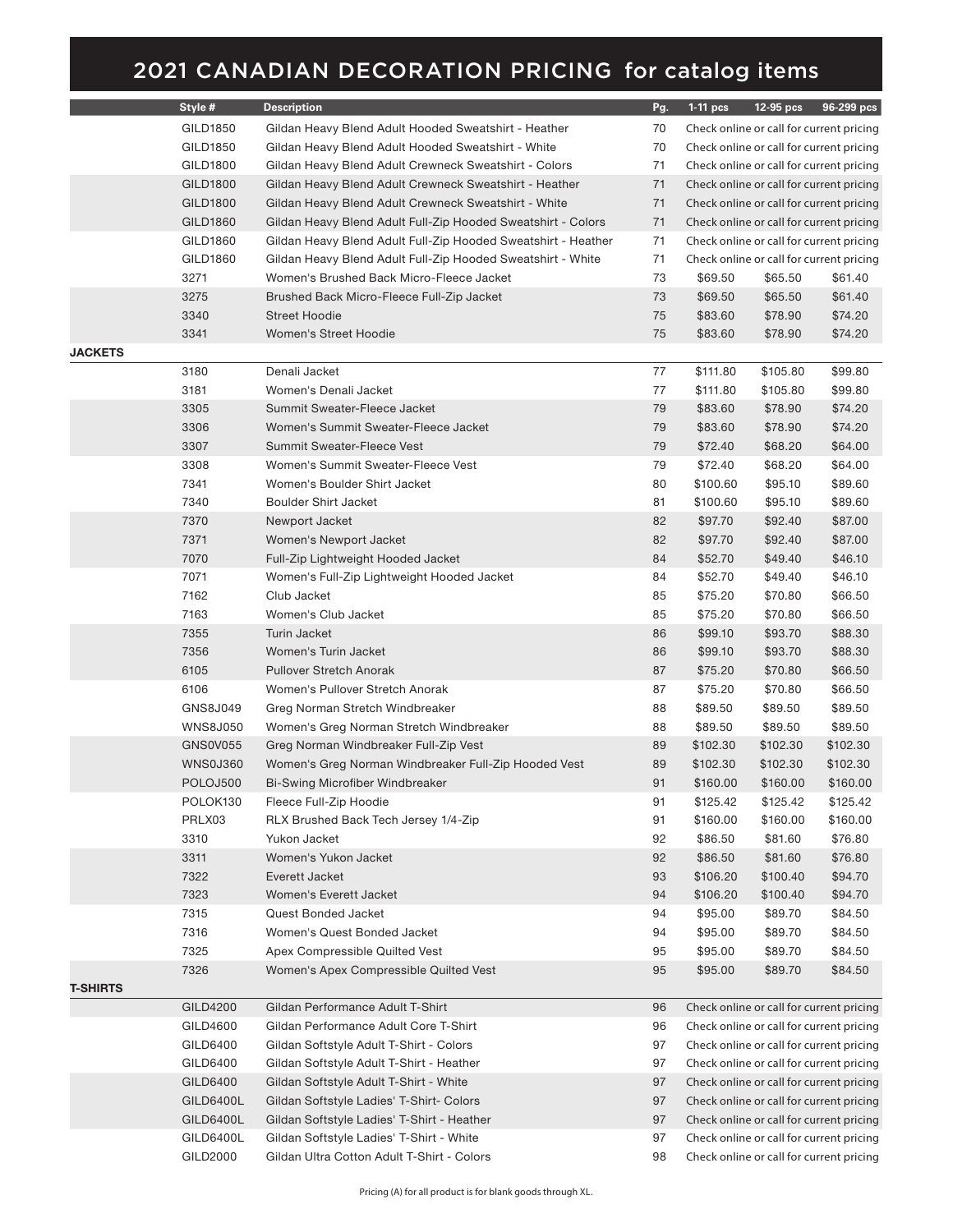|                 |            | Style #          | <b>Description</b>                                      | Pg. | $1-11$ pcs | 12-95 pcs                                        | 96-299 pcs                               |
|-----------------|------------|------------------|---------------------------------------------------------|-----|------------|--------------------------------------------------|------------------------------------------|
|                 |            | GILD2000         | Gildan Ultra Cotton Adult T-Shirt - Heather             | 98  |            |                                                  | Check online or call for current pricing |
|                 |            | GILD2000         | Gildan Ultra Cotton Adult T-Shirt - White               | 98  |            |                                                  | Check online or call for current pricing |
|                 |            | <b>GILD2000B</b> | Gildan Ultra Cotton Youth T-Shirt - Colors              | 98  |            |                                                  | Check online or call for current pricing |
|                 |            | GILD2000B        | Gildan Ultra Cotton Youth T-Shirt - Heather             | 98  |            |                                                  | Check online or call for current pricing |
|                 |            | GILD2000B        | Gildan Ultra Cotton Youth T-Shirt - White               | 98  |            |                                                  | Check online or call for current pricing |
|                 |            | GILD2000L        | Gildan Ultra Cotton Ladies' T-Shirt - Colors            | 98  |            |                                                  | Check online or call for current pricing |
|                 |            | <b>GILD2000L</b> | Gildan Ultra Cotton Ladies' T-Shirt - Heather           | 98  |            |                                                  | Check online or call for current pricing |
|                 |            | <b>GILD2000L</b> | Gildan Ultra Cotton Ladies' T-Shirt - White             | 98  |            |                                                  | Check online or call for current pricing |
|                 |            | GILD2400         | Gildan Ultra Cotton Adult Long Sleeve T-Shirt - Colors  | 99  |            |                                                  | Check online or call for current pricing |
|                 |            | GILD2400         | Gildan Ultra Cotton Adult Long Sleeve T-Shirt - Heather | 99  |            |                                                  | Check online or call for current pricing |
|                 |            | GILD2400         | Gildan Ultra Cotton Adult Long Sleeve T-Shirt - White   | 99  |            |                                                  | Check online or call for current pricing |
|                 |            | GILD5000         | Gildan Heavy Cotton Adult T-Shirt - Colors              | 99  |            |                                                  | Check online or call for current pricing |
|                 |            | GILD5000         | Gildan Heavy Cotton Adult T-Shirt - Heather             | 99  |            |                                                  | Check online or call for current pricing |
|                 |            | GILD5000         | Gildan Heavy Cotton Adult T-Shirt - White               | 99  |            |                                                  | Check online or call for current pricing |
|                 |            | GILD8000         | Gildan DryBlend Adult T-Shirt - Colors                  | 99  |            |                                                  | Check online or call for current pricing |
|                 |            | GILD8000         | Gildan DryBlend Adult T-Shirt - Heather                 | 99  |            |                                                  | Check online or call for current pricing |
|                 |            | GILD8000         | Gildan DryBlend Adult T-Shirt - White                   | 99  |            |                                                  | Check online or call for current pricing |
|                 |            | 0290             | Vantage Hi-Def T-Shirt                                  | 100 |            |                                                  | Check online or call for current pricing |
|                 |            | 0291             | Women's Vantage Hi-Def T-Shirt                          | 100 |            |                                                  | Check online or call for current pricing |
|                 |            | <b>NLEV3600</b>  | <b>Next Level Cotton Crewneck Tee</b>                   | 101 |            |                                                  | Check online or call for current pricing |
| <b>MASKS</b>    |            |                  |                                                         |     |            |                                                  |                                          |
|                 | New        | 8067             | Vansport ProTec Gaiter                                  | 102 | \$21.70    | \$19.80                                          | \$17.90                                  |
|                 | New        | 0650             | Reusable Face Mask                                      | 102 |            | \$25.60                                          |                                          |
|                 |            |                  |                                                         |     |            | Price is for 5 pack of the same color            |                                          |
|                 | <b>New</b> | 0652             | Reversible Face Mask                                    | 102 |            | \$25.60<br>Price is for 5 pack of the same color |                                          |
| <b>BLANKETS</b> |            |                  |                                                         |     |            |                                                  |                                          |
|                 |            | 0607             | Vantek Fleece Blanket                                   | 104 | \$25.20    | \$23.20                                          | \$21.10                                  |
|                 |            | 0609             | Packable Vantek Fleece Blanket                          | 104 | \$37.20    | \$34.60                                          | \$32.00                                  |
|                 |            | 0640             | Faux Minx Sherpa Blanket                                | 104 | \$44.20    | \$41.30                                          | \$38.40                                  |
| <b>HEADWEAR</b> |            |                  |                                                         |     |            |                                                  |                                          |
|                 |            | 0180             | Knit Beanie Cap                                         | 105 | \$13.70    | \$12.10                                          | \$10.60                                  |
|                 |            | 0181             | Edge Stripe Knit Beanie                                 | 105 | \$15.40    | \$13.80                                          | \$12.20                                  |
|                 |            | 0182             | Pom Beanie Cap                                          | 105 | \$15.40    | \$13.80                                          | \$12.20                                  |
|                 |            | 0700             | Clutch Bio-washed Unconstructed Twill Cap               | 106 | \$12.60    | \$11.10                                          | \$9.60                                   |
|                 |            | 0705             | <b>Clutch Solid Constructed Twill Cap</b>               | 106 | \$12.60    | \$11.10                                          | \$9.60                                   |
|                 |            | 0725             | Clutch Trucker Cap                                      | 106 | \$13.70    | \$12.10                                          | \$10.60                                  |
|                 |            | 0701             | Clutch Camouflage Unconstructed Twill Cap               | 107 | \$15.40    | \$13.80                                          | \$12.20                                  |
|                 |            | 0707             | Clutch 5-Panel Constructed Solid Twill Cap              | 107 | \$12.60    | \$11.10                                          | \$9.60                                   |
|                 |            | 0710             | Clutch Solid Stretch Fitted Constructed Twill Cap       | 107 | \$12.60    | \$11.10                                          | \$9.60                                   |
|                 |            | 0720             | Clutch Rip-Stop Sport Cap                               | 107 | \$13.70    | \$12.10                                          | \$10.60                                  |
|                 |            | GNS0P004         | Greg Norman Performance Cap                             | 108 | \$25.60    | \$25.60                                          | \$25.60                                  |
|                 |            |                  |                                                         |     |            |                                                  |                                          |
|                 |            | GNS0P005         | Greg Norman Peformance Trucker Cap                      | 108 | \$25.60    | \$25.60                                          | \$25.60                                  |